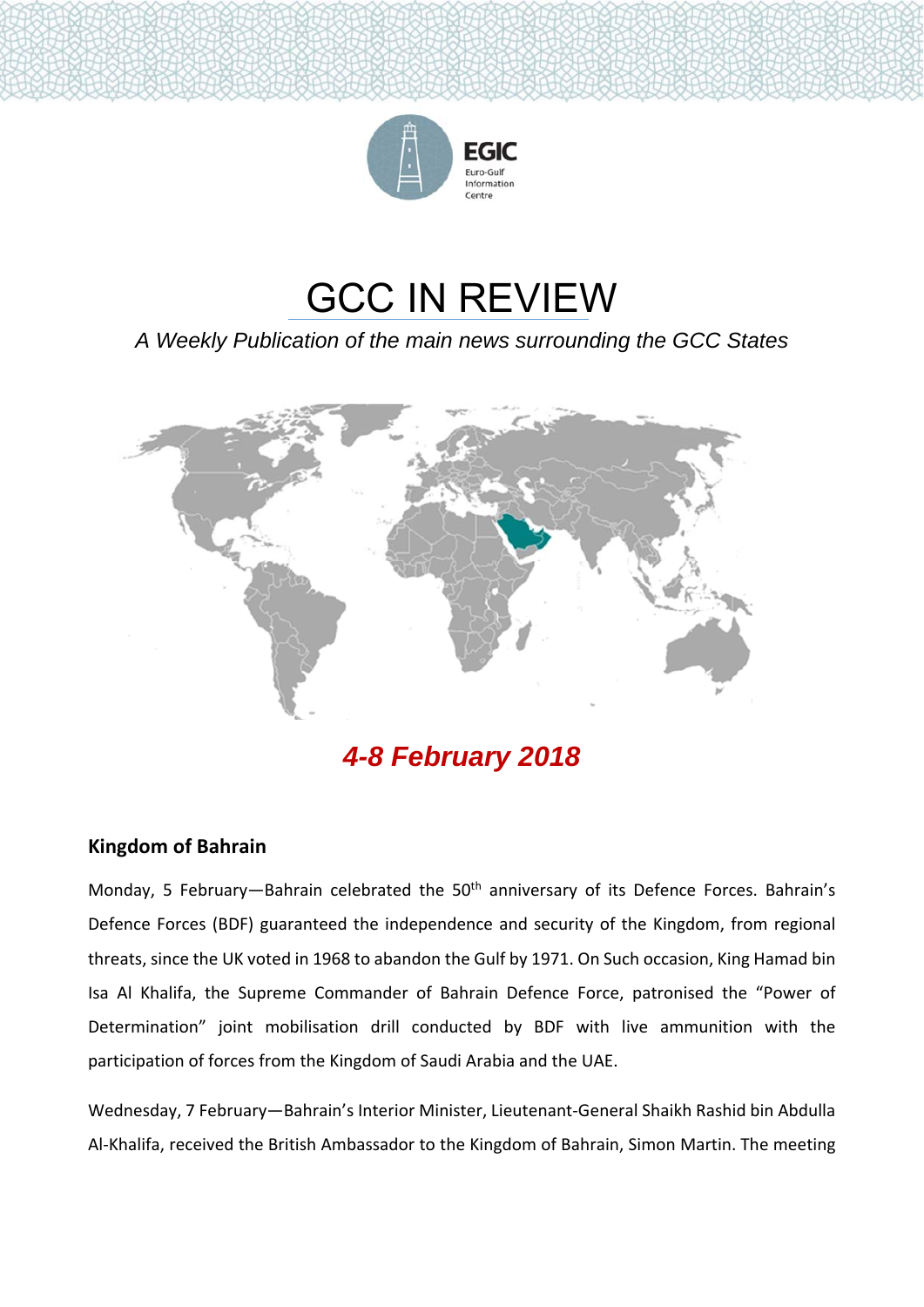focused on the implementation of agreements signed between the two countries as they mark 200 years of successful cooperation.

Wednesday, 7 February—Bahrain's General Prosecution arrested four suspects tied to the bombing of oil pipelines in the village of Buri. Authorities indentified two other suspects—currently residing in Iran—involved in the financing, planning, and execution of the attack.

Thursday, 8 February—Bahrain inaugurated a new centre to promote religious freedom and peaceful coexistence. This follows the release of the Manama Declaration by Bahrain's King Hamad bin Isa Al-Khalifa, which calls for religious tolerance and peaceful coexistence. King Hamad inaugurated in 2016 the Chair for peaceful coexistence at La Sapienza University of Rome.

#### **State of Kuwait.**

Tuesday, 6 February—Kuwait's Permanent Ambassador to the United Nations and current President of the Security Council, Mansour Al‐Otaibi, expressed Kuwait's deep concerns over the continued use of chemical weapons in Syria. Al‐Otaibi said he regretted current disengagement over the issue due to divisions among Security Council's members.

Thursday, 8 February—Kuwait's Ambassador to the Philippines, Musaed Saleh Al‐Thwaikh, met Philippine's President, Rodrigo Duterte, to discuss the suspension of oversees workers' deployment to Kuwait. The two sides are also expected to discuss the signing of an agreement to grant greater protection to Filipinos. The Filipino workforce constitutes a crucial element to ensure Kuwait's continued economic growth.

#### **Sultanate of Oman**

Monday, 5 February—Oman's Deputy Prime Minister for the Council of Ministers, Sayyid Fahd bin Mahmoud Al‐Said, met Egypt's President, Abdel Fattah Al‐Sisi, in Cairo. During the meeting the two sides discussed prospects for a new trade agreement between Egypt and Oman. This signals ever-deepening relations between Egypt and GCC counties with the exception of Qatar.

Tuesday, 6 February—Oman's Central Bank (CBO) raised the interest rate of its treasury bills, short-term highly secured financial instruments issued by the Central Bank of Oman on behalf of the Government. These help the licensed commercial banks to invest their surplus funds in a lucrative way.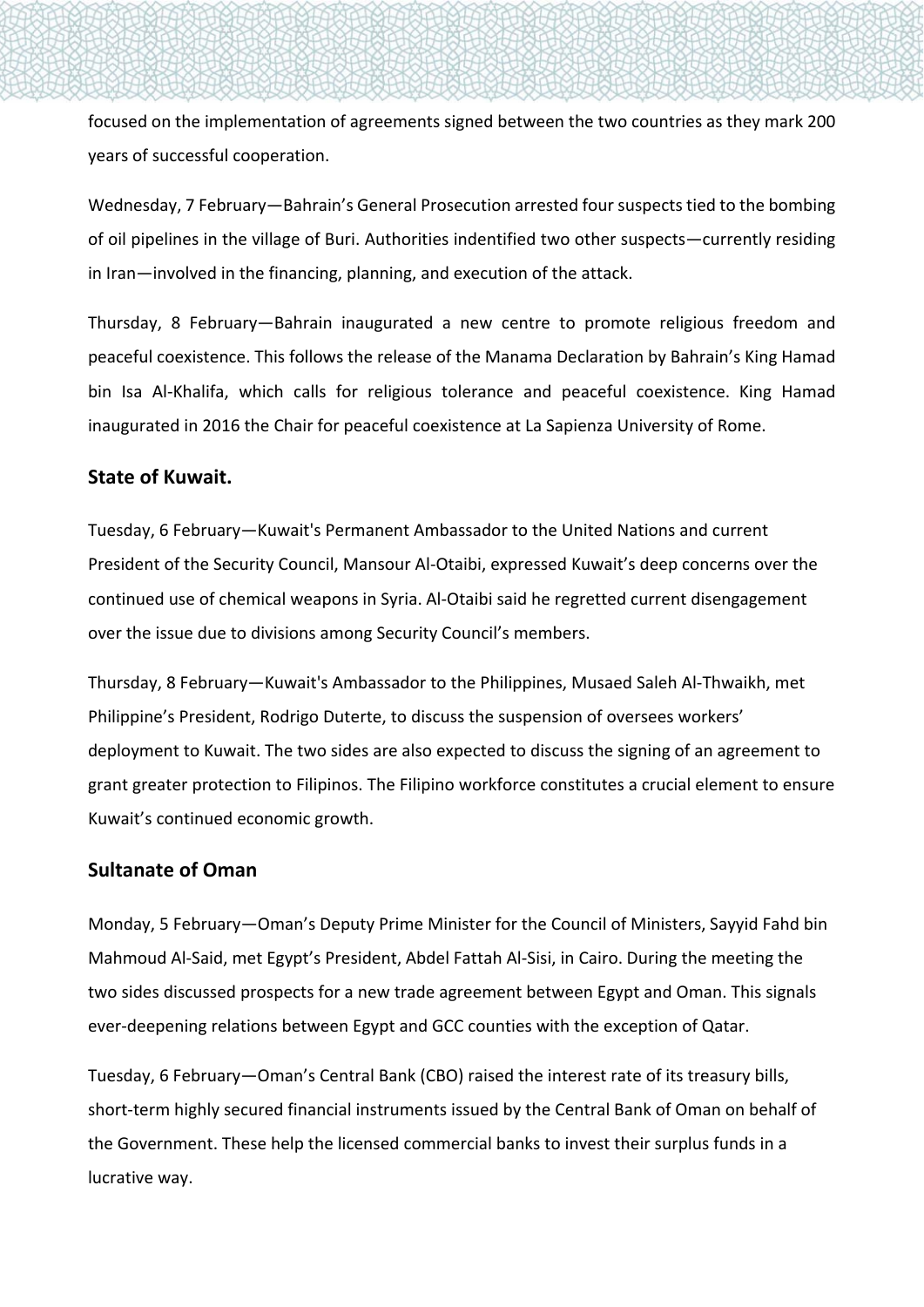### **State of Qatar**

Sunday, 4 February—Qatar signed an agreement to protect mutual investments and one on air services with the government of Sierra Leone. Qatar is increasingly looking for new trade partners since Saudi Arabia, Bahrain, Egypt and the UAE began to boycott Qatar due to Doha's interventionist foreign policy.

Tuesday, 6 February—The Chairman of Qatar's National Human Rights Committee (NHRC), Ali bin Smaikh Al‐Marri, called on the European Union countries to demand an immediate end to the "blockade" imposed on Qatar by its Arab neighbours. This constitutes the first such appeal, by Qatari authorities, towards the EU though the latter is resolved not to get involved.

Thursday, 8 February—Qatar's International Chamber of Commerce predicted that the implementation of the 5% value‐added tax (VAT) on goods and services is expected to add up to 2% to the country's GDP and increase government revenues. Qatar, along with other GCC countries, has recently introduced an unprecedented value‐added tax.

#### **Kingdom of Saudi Arabia**

Monday, 5 February—The spokesman for the Arab Coalition fighting to restore legitimacy in Yemen, Colonel Turki Al‐Malki, speaking at a press conference in Riyadh, revealed that Iran has supplied Houthi rebel militias with weapons to target the international shipping in the Bab Al‐ Mandeb strait.

Tuesday, 6 February—Saudi Arabia welcomed the various parties in Yemen's port‐city of Aden for committing to the Coalition's call for peace and cooperation against the Iran‐backed Houthi militias. Saudi Arabia underlined the Coalition's commitment to preserve the unity of the Yemeni state.

Wednesday, 7 February—Saudi Arabia's Energy Minister, Khalid Al‐Falih, announced that the Ministry presided by him awarded its first solar PV project to renewable energy developer ACWA Power. Saudi Arabia aims to generate 9.5 gigawatts of electricity from renewable energy annually by 2023 in order to reduce its oil consumption.

Wednesday, 7 February—Saudi Arabia‐based President of the Muslim World League, Muhammad bin Abdul Karim Issa, met with the Secretary of State of the Holy See, Cardinal Pietro Parolin.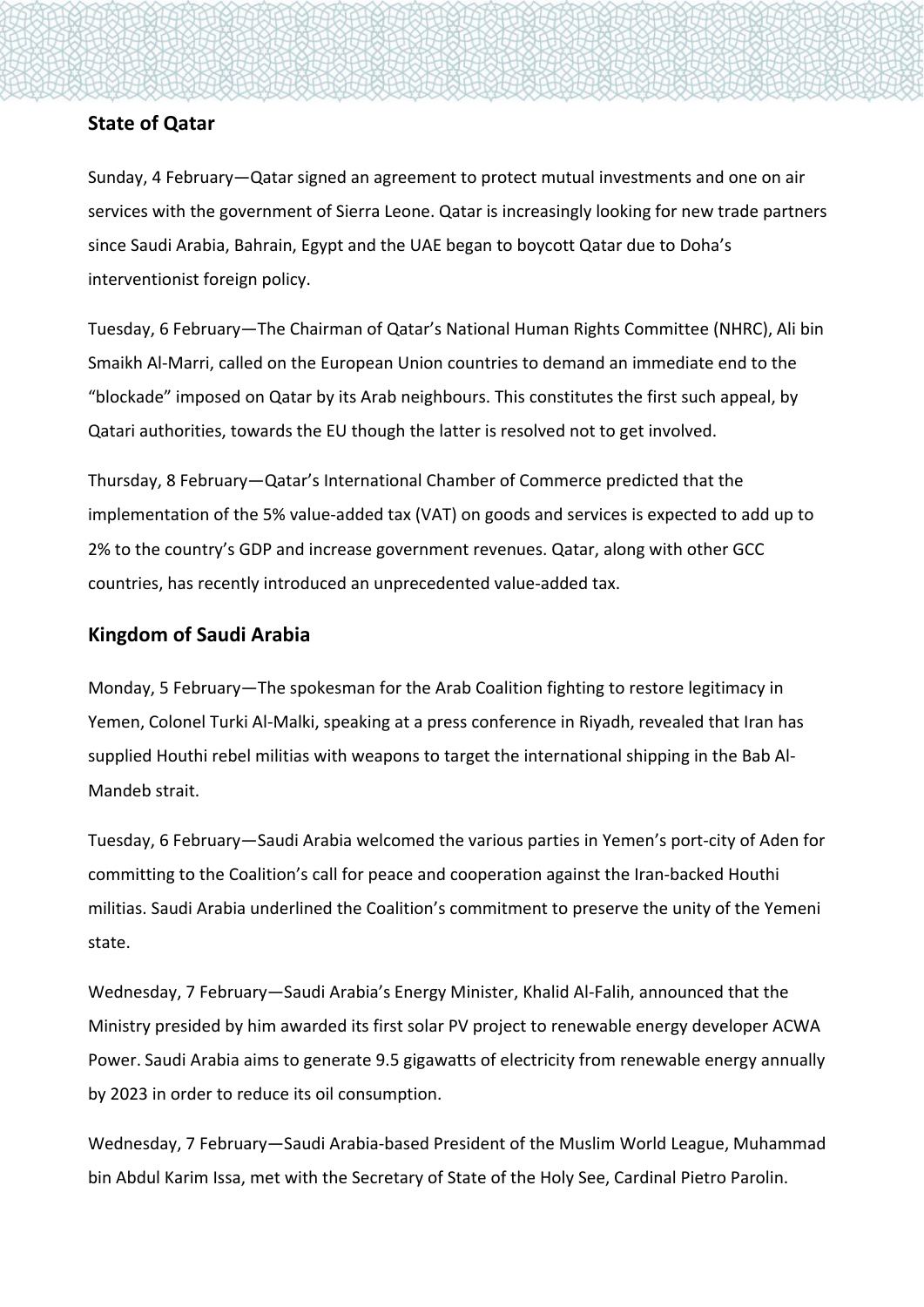During the meeting, Parolin asserted the Vatican's positive ties with the League, and added that both parties successfully promote fruitful dialogue which must be based on the concept that convictions cannot be imposed and differences must be respected. The two parties jointly condemned international jihadi terrorism.

Thursday, 8 February—The Secretary General of Organization of Islamic Cooperation (OIC), Yousef bin Ahmad Al‐Othaimeen, appointed Dr. Abdalla Altayer as Senior Advisor to the Organization of Islamic Cooperation. This is the OIC's highest non‐elected position.

## **United Arab Emirates**

Tuesday, 6 February—Egypt's President Abdel Fattah Al‐Sisi, visited Abu Dhabi as part of his official visit to the UAE. Shortly after his arrival Al‐Sisi had a working dinner with the UAE's Crown Prince Mohammed bin Zayed Al‐Nahyan. Cairo and Abu Dhabi share common security concerns regarding a number of regional issues such as Libya's civil war, the rise of the Muslim Brotherhood and Qatar's foreign policy.

Thursday, 8 February—The United Arab Emirates (UAE) has provided \$ 2 million (USD) in support of the UN programme for supplying electricity to hospitals across the Gaza strip. This decision was confirmed by the UAE Minister of Foreign Affairs and International Cooperation, Abdullah bin Zayed Al‐Nahyan, during a meeting in Abu Dhabi with Nickolay Mladenov, UN Special Coordinator for the Middle East Peace Process.

by Antonino Occhiuto